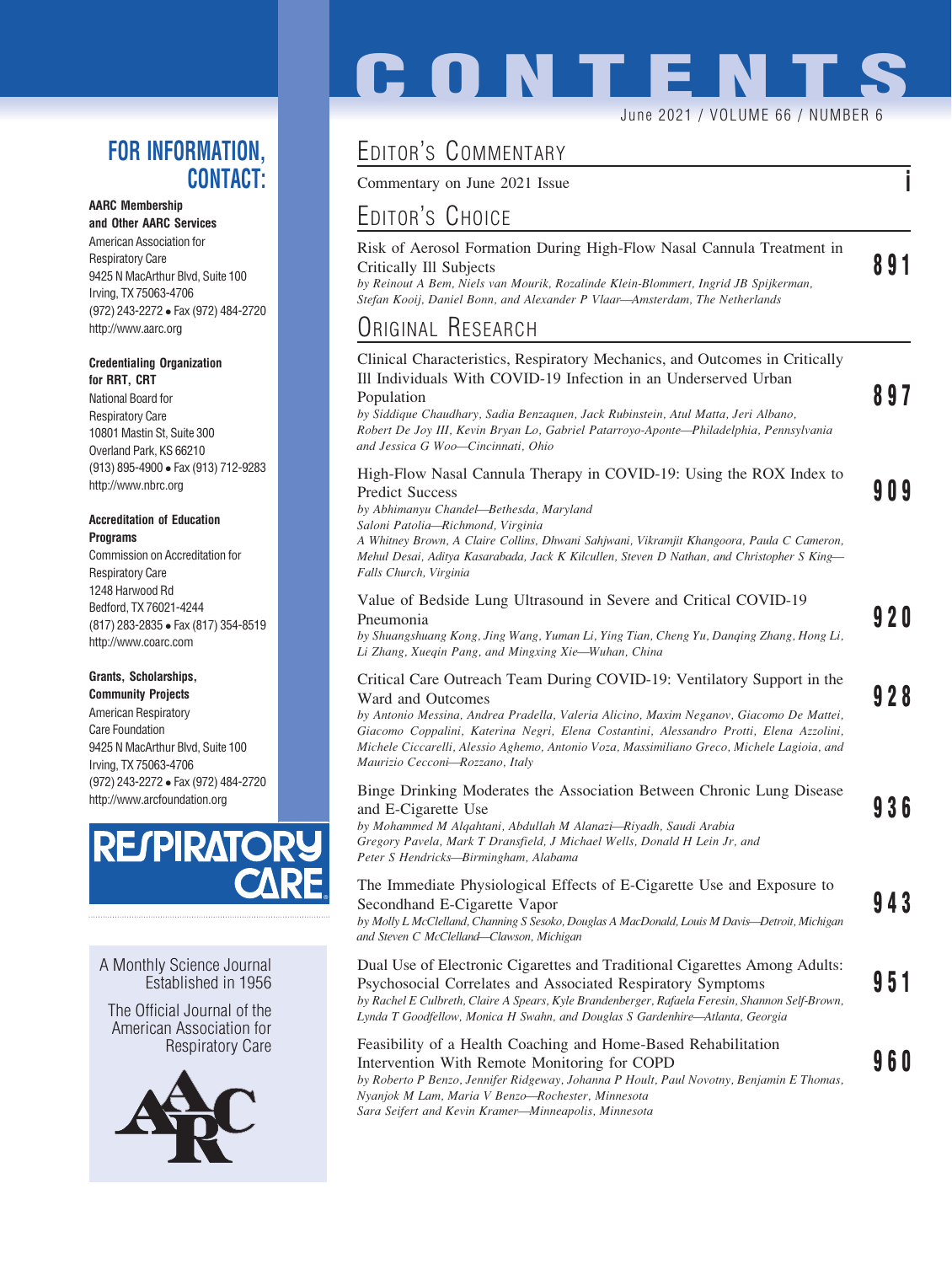# **CONTENTS**

CONTINUED...

| Long-Term Survival on Noninvasive Ventilation in Adults With Thoracic Scoliosis<br>by William Kinnear, Laura Watson, Peter Smith, Linda Johnson, Simon Burrows, Elliott Caulton, Arun Khanna,<br>Milind Sovani-Nottingham, United Kingdom<br>and Katherine Kinnear-Coventry, United Kingdom                                                                                                                                                                                                                                                                      |      |
|------------------------------------------------------------------------------------------------------------------------------------------------------------------------------------------------------------------------------------------------------------------------------------------------------------------------------------------------------------------------------------------------------------------------------------------------------------------------------------------------------------------------------------------------------------------|------|
| Effect of Local Anesthesia on Pain During Arterial Puncture: The GAEL Randomized Placebo-<br>Controlled Trial<br>by Marc Beaumont-Morlaix, France<br>Marion Goret, Charles Orione, Alexandre Fauche, Emmanel Nowak, Angelina Dion, Veronique Darnois, Cecile Tromeur,<br>Virginie Cogulet, Christophe Leroyer, Francis Couturaud, and Raphael Le Mao—Brest, France                                                                                                                                                                                               | 976  |
| Diaphragmatic Kinetics Assessment by Tissue Doppler Imaging and Extubation Outcome<br>by Gianmaria Cammarota, Edoardo De Robertis-Perugia, Italy<br>Ester Boniolo, Erminio Santangelo, Nello De Vita, Federico Verdina, Samuele Crudo, Ilaria Sguazzotti, Raffaella Perucca,<br>Marta Zanoni, Danila Azzolina, Francesco della Corte, Riccardo Tarquini, Rosanna Vaschetto-Novara, Italy<br>Antonio Messina-Rozzano, Italy<br>Paolo Navalesi-Padua, Italy<br>Federico Longhini-Catanzaro, Italy<br>Luigi Vetrugno—Udine, Italy<br>and Elena Bignami-Parma, Italy | 983  |
| Holistic Ultrasound to Predict Extubation Failure in Clinical Practice<br>by Mark E Haaksma, Jasper M Smit, Micah LA Heldeweg, Jip S Nooitgedacht, Leila N Atmowihardjo, Annemijn H Jonkman,<br>Heder J de Vries, Endry HT Lim, Thei Steenvoorden, Erik Lust, Armand RJ Girbes, Leo MA Heunks, and Pieter R Tuinman—<br>Amsterdam, The Netherlands                                                                                                                                                                                                               |      |
| Monitoring Transcutaneously Measured Partial Pressure of CO <sub>2</sub> During Intubation in Critically Ill<br>Subjects<br>by Aurélien Frérou, Adel Maamar, Sonia Rafi, Claire Lhommet, Pierre Phelouzat, Emmanuel Pontis, Florian Reizine,<br>Mathieu Lesouhaitier, Christophe Camus, Yves Le Tulzo, Jean-Marc Tadié, and Arnaud Gacouin-Rennes, France                                                                                                                                                                                                        | 1004 |
| SPECIAL ARTICLE                                                                                                                                                                                                                                                                                                                                                                                                                                                                                                                                                  |      |
| Loss of a Legend: Remembering Robert M. Kacmarek<br>by Dean R Hess-Boston, Massachusetts                                                                                                                                                                                                                                                                                                                                                                                                                                                                         | 1016 |
| <b>NARRATIVE REVIEW</b>                                                                                                                                                                                                                                                                                                                                                                                                                                                                                                                                          |      |
| Inhaled Nitric Oxide Delivery Systems for Mechanically Ventilated and Nonintubated Patients: A<br>Review<br>by Stefano Gianni, Ryan W Carroll, Robert M Kacmarek, and Lorenzo Berra-Boston, Massachusetts                                                                                                                                                                                                                                                                                                                                                        | 1021 |
| SYSTEMATIC REVIEW                                                                                                                                                                                                                                                                                                                                                                                                                                                                                                                                                |      |
| Risk Factors for Transfusion-Related Acute Lung Injury<br>by Lunyang Hu, Baoli Wang, Yong Jiang, Banghui Zhu, Chen Wang, Qing Yu, Wenjia Hou, Zhaofan Xia, Guosheng Wu,<br>and Yu Sun-Shanghai, People's Republic of China                                                                                                                                                                                                                                                                                                                                       | 1029 |
| EDITORIALS                                                                                                                                                                                                                                                                                                                                                                                                                                                                                                                                                       |      |
| Exploring and Creating New Evidence in a Pandemic Plays a Crucial Role in Guiding Clinical<br>Practice<br>by Jie Li and J Brady Scott-Chicago, Illinois                                                                                                                                                                                                                                                                                                                                                                                                          | 1039 |
| COVID-19 Outcomes in Underserved Populations: Reaping What One Sows<br>by Umur Hatipoğlu-Cleveland, Ohio                                                                                                                                                                                                                                                                                                                                                                                                                                                         | 1041 |
| Predicting Success of High-Flow Nasal Cannula in COVID-19<br>by Robert J Varipapa Jr and Rajiv Sonti-Washington, DC                                                                                                                                                                                                                                                                                                                                                                                                                                              | 044  |
|                                                                                                                                                                                                                                                                                                                                                                                                                                                                                                                                                                  |      |